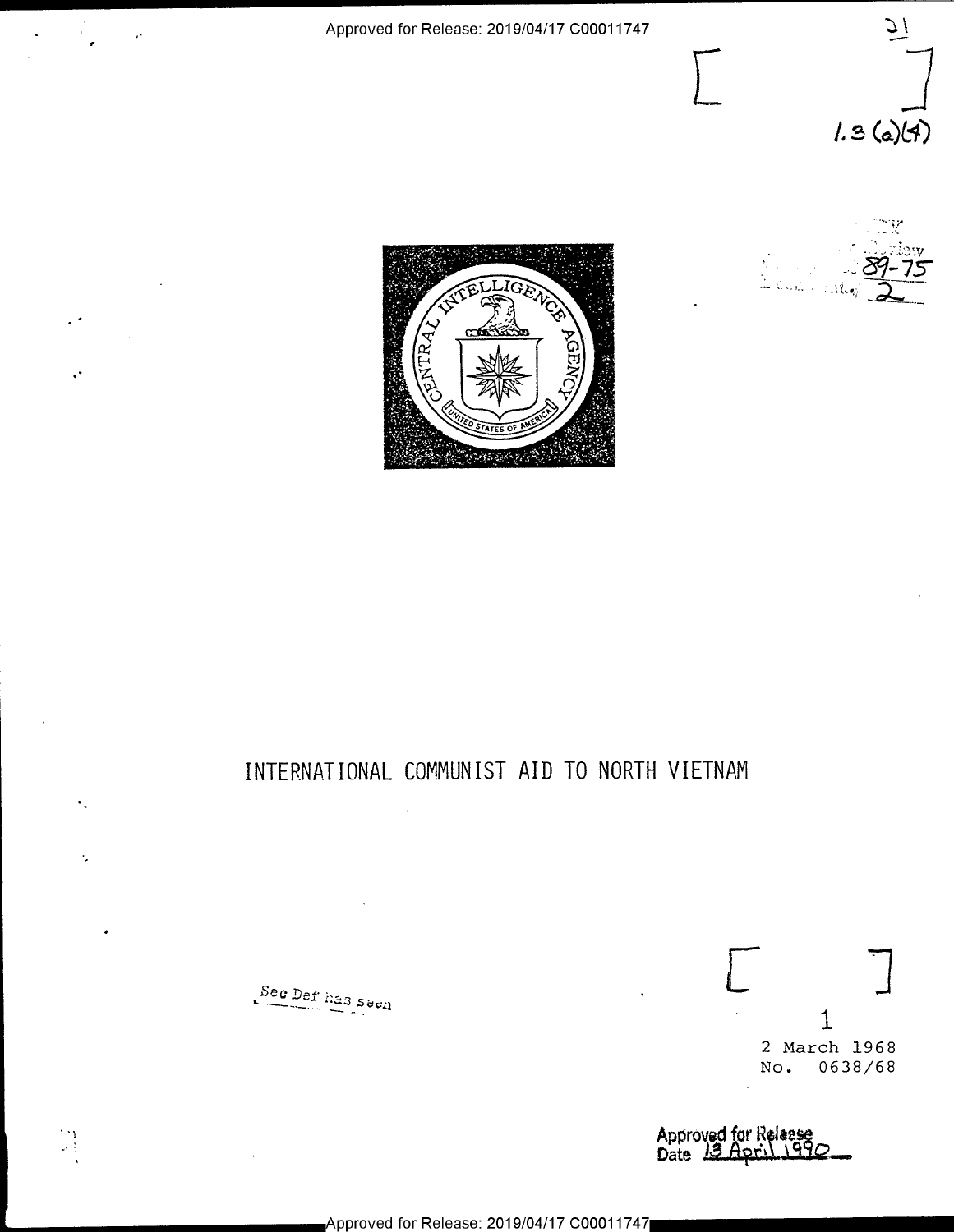$1.3(a)(4)$ 

# CENTRAL INTELLIGENCE AGENCY <sup>2</sup>March l968

### INTELLIGENCE MEMORANDUM

-

'

#### International Communist Aid to North Vietnam '

### Summary

The USSR continues to provide the overwhelm-<br>ing share of the increasing amounts of military aid being provided to North Vietnam and is willing to sustain this commitment at present or even<br>higher levels.

higher levels.<br>Taid deliveries will increase even (36)(4)<br>further in 1968. further in  $\overline{1968}$ .  $\overline{L}$   $\overline{L}$  .  $\overline{L}$  .  $\overline{L}$  .  $\overline{L}$  .  $\overline{L}$  .  $\overline{L}$  .  $\overline{L}$  .  $\overline{L}$  .  $\overline{L}$  .  $\overline{L}$  .  $\overline{L}$  .  $\overline{L}$  .  $\overline{L}$  .  $\overline{L}$  .  $\overline{L}$  .  $\overline{L}$  .  $\overline{L}$  . is no quantitative limit to the types of the "assistance that the USSR would provide with the pos-<br>sible exception of offensive weapons that would

sible exception of offensive weapons that would<br>result in a confrontation with the US.<br>It it wishes to maintain its position in the so-<br>if it wishes to maintain its position in the socialist camp.

 $\Gamma$  :  $\Gamma$  does not believe that the recent  $1.3(a)(4)$ on the part of European Communist power that the Tet offensive was imminent.

the USSR has not been able to use its aid programs as a means of influencing North Vietnam's conduct of the war.  $\begin{bmatrix} 1 & 0 & 0 \\ 0 & 0 & 0 \\ 0 & 0 & 0 \\ 0 & 0 & 0 \\ 0 & 0 & 0 \\ 0 & 0 & 0 \\ 0 & 0 & 0 \\ 0 & 0 & 0 \\ 0 & 0 & 0 \\ 0 & 0 & 0 \\ 0 & 0 & 0 \\ 0 & 0 & 0 \\ 0 & 0 & 0 \\ 0 & 0 & 0 \\ 0 & 0 & 0 \\ 0 & 0 & 0$ conduct of the war.<br>are a more influential power.  $\qquad \qquad \int$ the Chinese

Finally,  $\Gamma$  in  $\Gamma$  is the USSR will use force to maintain access to the port of - Haiphong. The evidence offered to support this statement conflicts sharply with the present judgment of the intelligence community and is undergoing extremely close scrutiny.

 $1.3(a)(4)$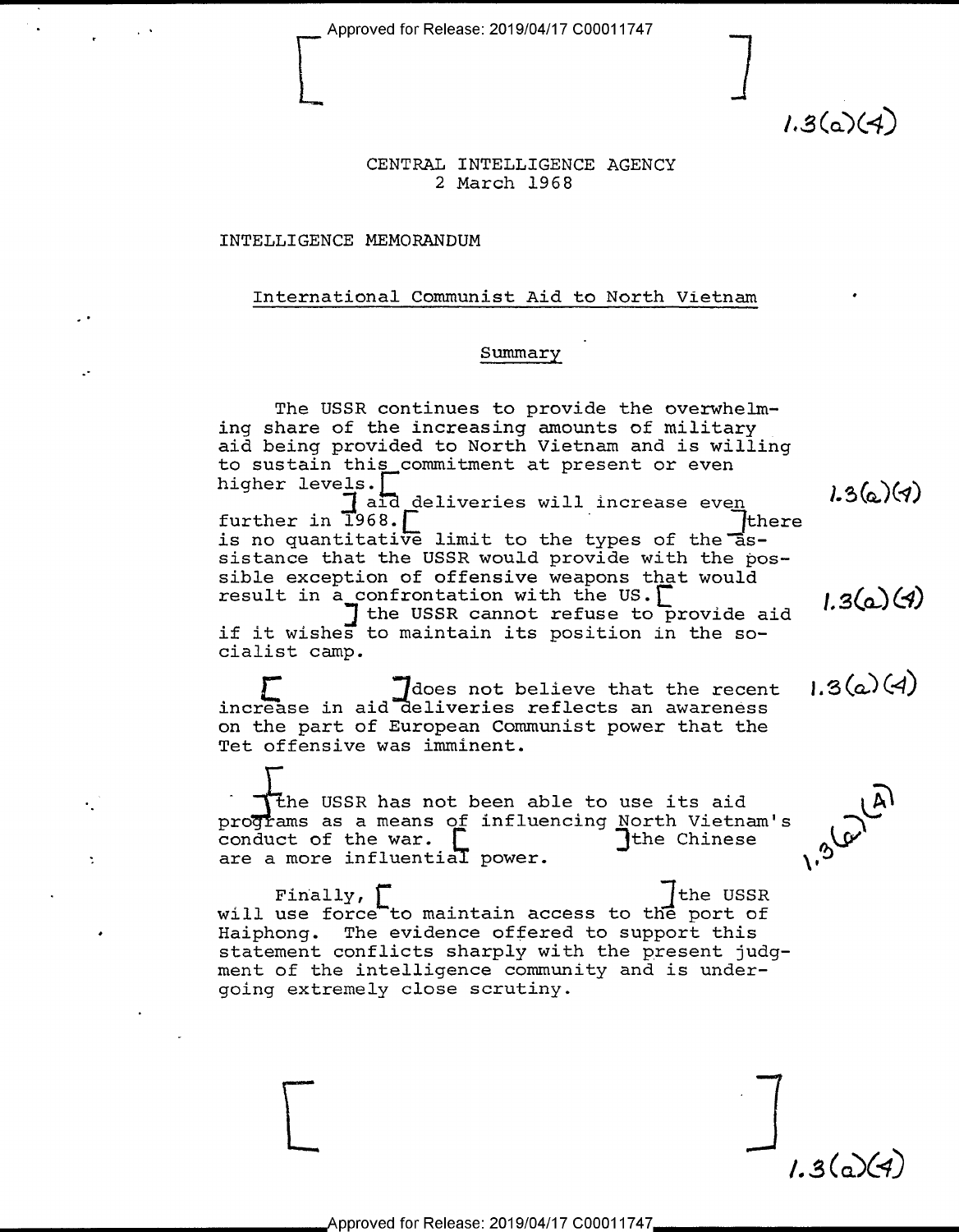# Soviet Military Aid to North Vietnam

l. The record of military aid deliveries to North Vietnam in 1967 and information on agreements for 1968 deliveries reflect the dominant role of<br>the USSR as the main supplier of military equipment.  $\Lambda$ <br>Information indicates that the set of military equipment. the USSR as the main supplier of military equipment. Information

Indicates that military aid deliveries from<br>North Vietnam's allies will increase even further<br>in 1968. in 1968.' :1also makes it clear that there is no quantitative limit to the aid that will be provided to support North Vietnam's military effort and to offset the effects of bombing of the North or the material losses in South Vietnam.

### Military Aid Deliveries in 1967

 $\Gamma$ 

 $\cdot$ 

2. Our estimates of Communist military aid deliveries by quantity and value in 1965, 1966, and 1967 are shown in Tables l and 2. The value of military materiel delivered to North Vietnam in 1967 from the Soviet Union and Communist China increased to a total of about \$660 million, from \$455 million in l966 and \$270 million in 1965.

 $-2-$ 

المعد

 $\overline{\phantom{a}}$ 

 $\mathcal{E}^{\mathcal{S}^{\mathcal{C}'}}$ 

 $1.3(a)(4)$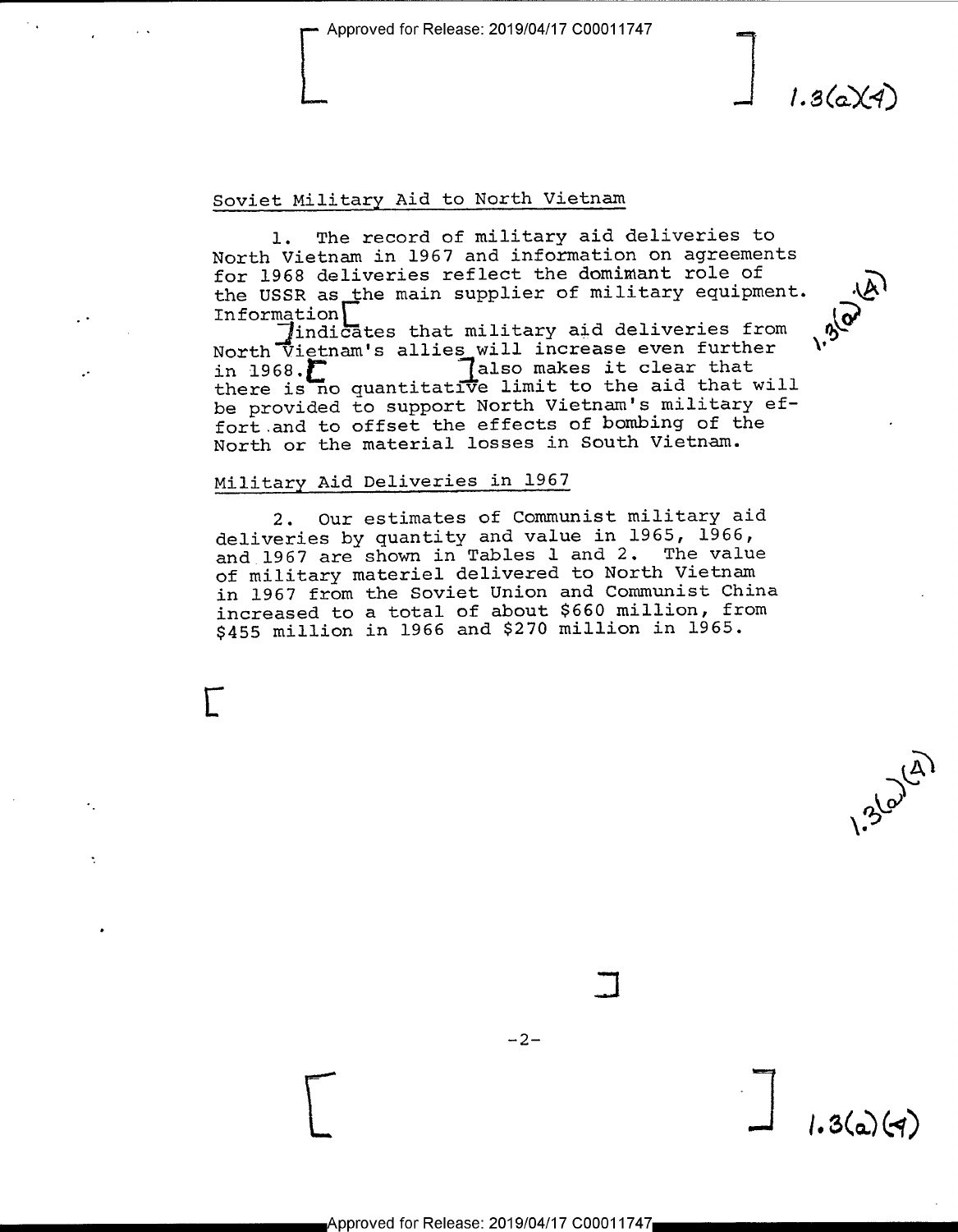-

V ,

 $1.36X4$ 

 $\widehat{G}$ 

 $1.3(a)(4)$ 

Of the total value of goods delivered in 1967 the Soviet Union supplied almost 80 percent——about the same percentage of the total supplied in 1965 and 1966. Communist China supplied the bulk of the re-<br>mainder. Although East European countries supplied Although East European countries supplied only negligible quantities of combat materiel in 1965 and 1966, the amounts increased during 1967 <sup>~</sup> and will be even greater in 1968.

3. Soviet military aid has concentrated on air defense equipment including surface-to-air missiles, antiaircraft guns, radar, and fighter aircraft including MIG—2ls. Chinese military aid has concentrated on the build-up of North Vietnamese ground forces and sustaining the military effort in South Vietnam. More recently, China has provided radar of increasing sophistication and apparently has supplied large quantities of MIG-17s in 1967- most of them being delivered in response to heavy losses in the latter part of the year.

4. Although we cannot make a confident judgment on levels of military deliveries at any particular time, there appear to have been erratic changes in the categories of military goods provided by some donors during l967. Communist China delivered only eight MIG—l5/l7s during the twoyear period 1965-66 but is believed to have delivered about 61 of these aircraft in 1967 with the bulk of them arriving in the latter part of the year. About l2 were delivered in late October and about 28 in December. The North Vietnamese armored vehicle inventory probably was increased<br>substantially in the latter part of the year. Phosubstantially in the latter part of the year. tography of October revealed at least 38-armored vehicles or self-propelled guns at Ping-hsiang China believed to be en route to North Vietnam from<br>the Soviet Union. these might well be a Czech-produced armored vehicle known as the TOPAS. This vehicle was speci-<br>fically requested by the DRV delegation that negotiated 1968 deliveries in Prague during the fall of  $1967.$ 

 $-3-$ 

 $\overline{\phantom{a}}$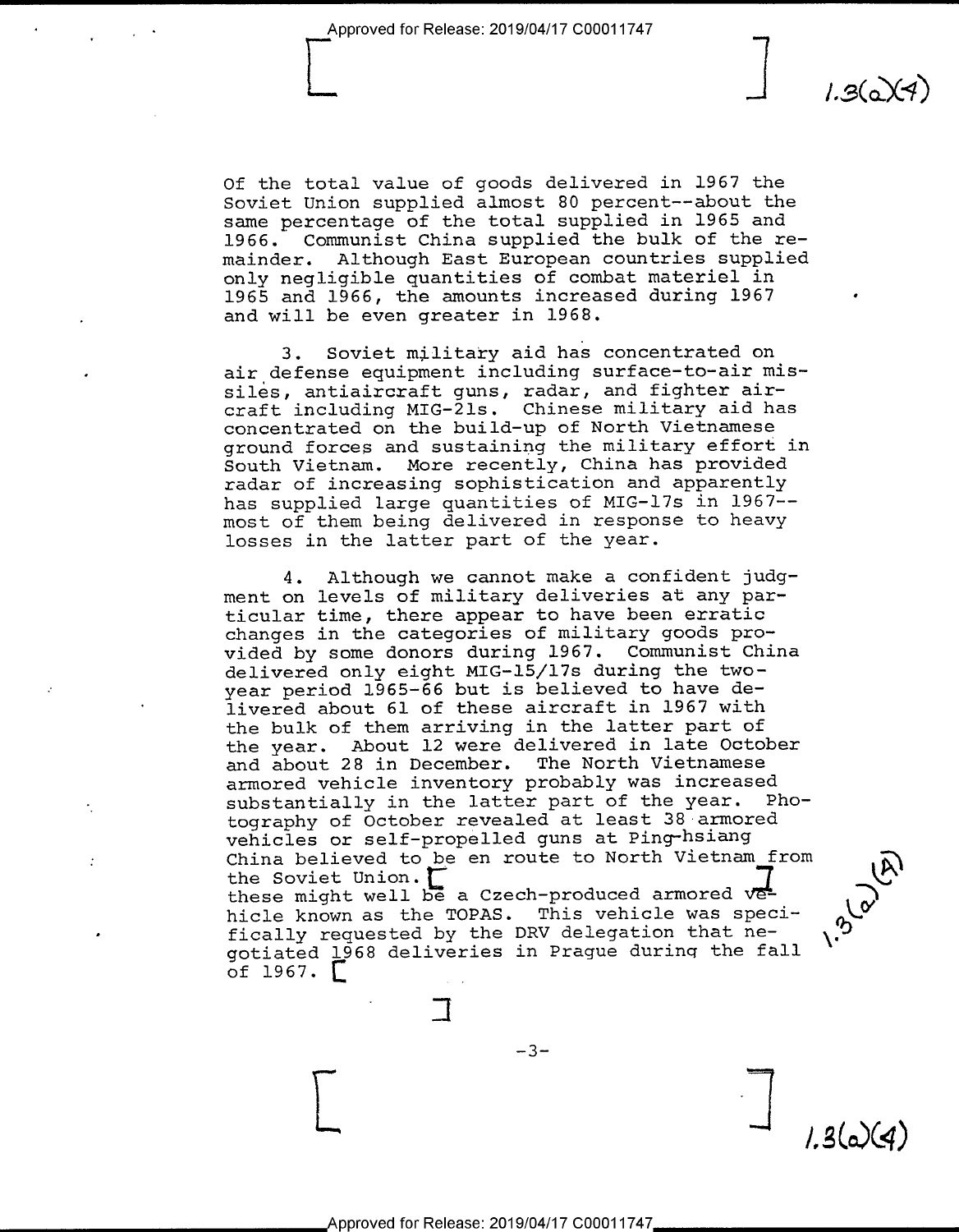## The 1967 Military Aid Agreements

5. During 5 August to 18 October 1967, rep-<br>resentatives of the DRV concluded with 12 Communist countries\* trade, aid, and technical-scientific<br>agreements that were generally declared to be for strengthening the economic and national defense po-<br>tential of the DRV. Details on the agreements are not available but public statements indicated that at least Communist China, North Korea, Bulgaria, military assistance without charge to the DRV.

 $\overline{\phantom{a}}$ 

 $1.3(6)(4)$ 

 $1.3(a)(4)$ 

6. The 1967 agreements were also significant because for the first time the majority of the donor countries acknowledged that military as well as economic assistance was being provided to North Vietnam.

 $\frac{1}{2}$  . Let  $\frac{1}{2}$  . Let  $\frac{1}{2}$  . Let  $\frac{1}{2}$  . Let  $\frac{1}{2}$  . Let  $\frac{1}{2}$  . Let  $\frac{1}{2}$  . Let  $\frac{1}{2}$  . Let  $\frac{1}{2}$  . Let  $\frac{1}{2}$  . Let  $\frac{1}{2}$  . Let  $\frac{1}{2}$  . Let  $\frac{1}{2}$  . Let  $\frac{1}{2}$  . L

-gotiations with the European Communist countries were used, particularly by the USSR and Czechoslovakia, as an opportunity to encourage North Vietnam to give more public emphasis to its political rather than its military objectives. This approach on the part<br>of the European Communist countries was reported to reflect their interest in a negotiated settlement of the war. The North Vietnamese rejected these approaches, partly on the belief that they can withstand present manpower losses "for a hundred years" and partly on the belief that North Vietnam is ruining the US and its economy.

8. Hanoi was able to obtain commitments for greater amounts of assistance but not to the levels it sought. The need for increased levels of mili-<br>tary assistance is apparently regarded by the Communist countries as a logical result of the increased

\*These 12 countries are the USSR, Communist China,<br>Bulgaria, Poland, Hungary, Rumania, East Germany, Albania, Czechoslovakia, North Korea, Mongolia and Cuba.

 $-4-$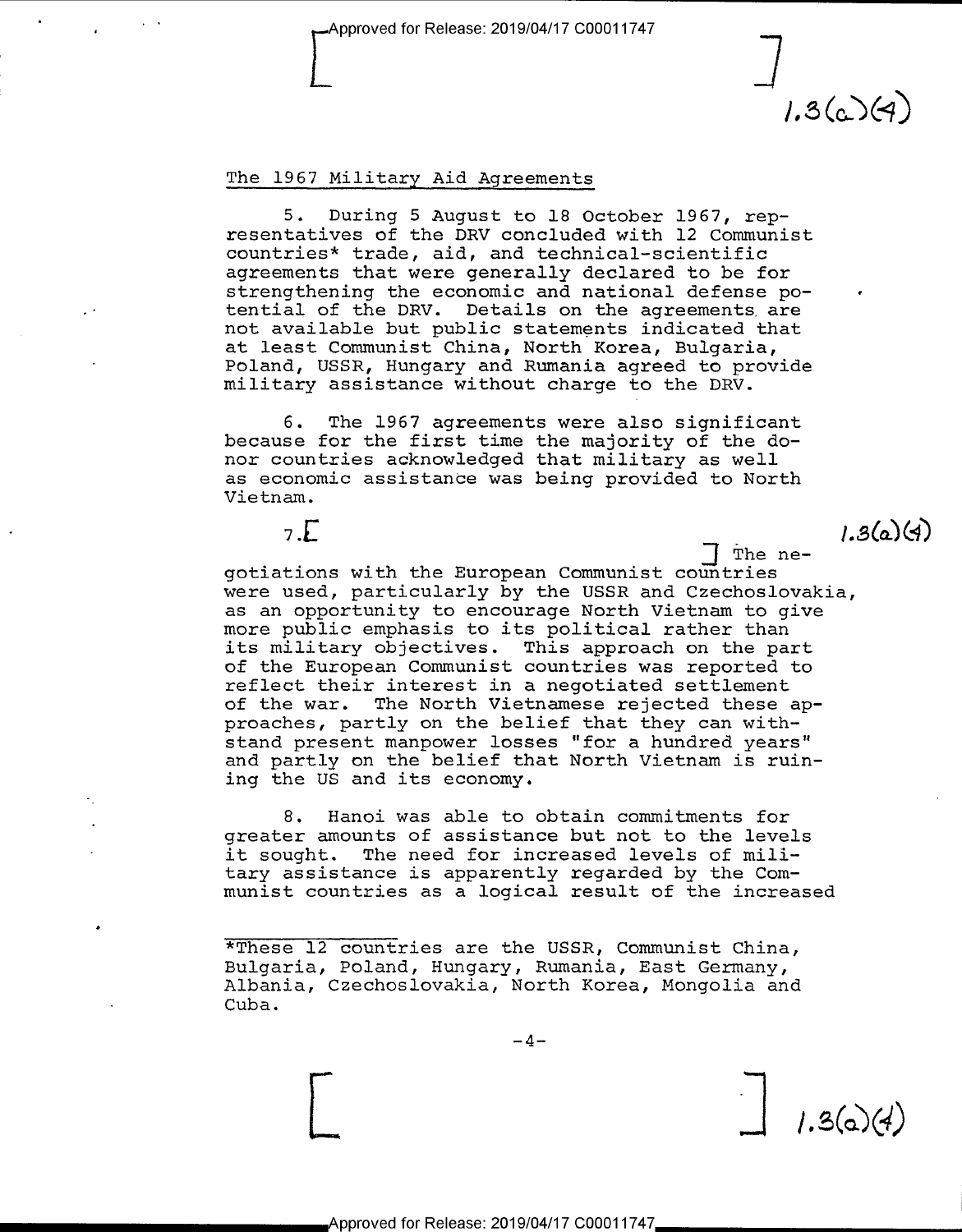$1.3$  (a) (4)

 $1.3(a)(4)$ 

damage caused by the bombing of the North and<br>the war in the South. Generally, Hanoi's the war in the South. solicitations followed the pattern of previous<br>years and  $\Box$  =  $\Box$  =  $\Box$  =  $\Box$  =  $\Box$  =  $\Box$  =  $\Box$  =  $\Box$  =  $\Box$  =  $\Box$  =  $\Box$  =  $\Box$  =  $\Box$  =  $\Box$  =  $\Box$  =  $\Box$  =  $\Box$  =  $\Box$  =  $\Box$  =  $\Box$  =  $\Box$  =  $\Box$  =  $\Box$  =  $\Box$ years and  $\Gamma$ <br>is an intentions with respect to military strategy or North Vietnam's views of the phasing of the war. [1]<br>the North Vietnamese delegation<br>stressed the need for accelerated deliveries in 1968<br>but gave no elaborations on the reasons.<br>[2] complaints on delays in deliveries, attributable in part to Chinese obstruction, have been chronic although abating somewhat in 1967.

 $9.5$  . Tattributed the more widespread  $1.3$  (a) (4) acknowledgment that military assistance is being provided to North Vietnam as simply a ploy to preclude Chinese charges that European Communist countries are not helping their Communist ally.

#### Terms of the Agreements

l0. The 1967 negotiations followed the pattern of previous years. Military aid is negotiated as a separate agreement whereas economic assistance is negotiated as annual protocols to long—standing agreements. All military assistance and much of the economic assistance is grant aid. Although some of the economic assistance is carried on the books<br>as credits,  $\Gamma$  . The ported that there was no of the economic assistance is carried on the books<br>as credits,  $\sum_{\text{expected that there was no  
expectation that these credits would be repaid. } \sum_{\text{gradient}}$ also indicated that all of the donor countries are aware that they will have to pick up much of the costs of North Vietnam's postwar reconstruction.

#### The Limits of Soviet Aid Programs

ll. The public announcements about the 1967 aid agreements and information on the volume of goods being imported by North Vietnam all support<br>an upward trend in military assistance from all<br>donors, particularly the USSR. an upward trend in military assistance from all donors, particularly the USSR. donors, particularly the USSR.  $\Gamma$  fmade<br>several observations that confirm Soviet willingness to give North Vietnam almost unlimited military assistance.

 $-5-$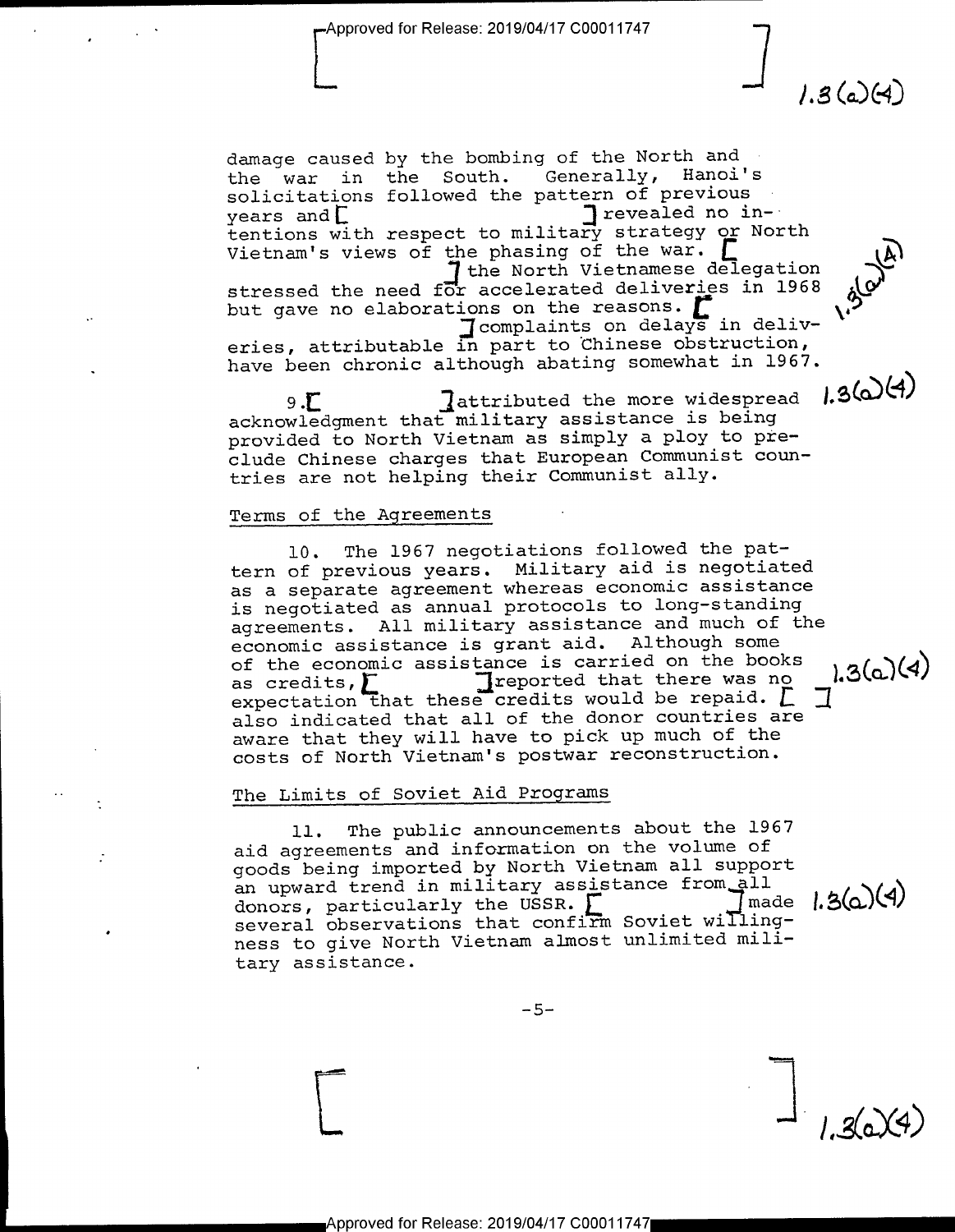$1.3(a)(4)$ 

٠

.  $\rightarrow$ 

 $\mathcal{G}^{\prime}$ 

 $\boldsymbol{\mu}$ 

.

\.'5

 $1.3(0)(4)$ 

 $\sqrt{2}$ 

l2. Despite the fact that Hanoi's requests to Czechoslovakia in the l967 negotiations were not fully met, the general impression among Czech official circles is that North Vietnam is provided essentially all the assistance it seeks. The outlook is that military aid will stay at least at its present high levels and if further assistance is required it will be provided. The USSR,  $\Gamma$ , feels that it cannot jeopardize Leels that it cannot jeopardize<br>I used than in the secialist camp by refusing to its position in the socialist camp by refusing to meet demands for aid. He reported, moreover, that the volume and sophistication of the aid provided would have been even greater if it were not for<br>the Chinese. the Chinese. [ Ja Soviet of-<br>fer to provide more advanced equipment and technicians was refused by the North Vietnamese because the Chinese would object to a further influx of Soviet technicians. The Soviets apparently are not willing to provide this equipment without the accompanying technicians.

13. The only practical inhibition to Soviet willingness to provide aid at ever increasing levels is the desire to avoid a confrontation with the US.<br>The USSR would not,  $\text{Thus}$   $\text{Thus}$   $\text{Thus}$   $\text{Thus}$   $\text{Thus}$   $\text{Thus}$   $\text{Thus}$   $\text{Thus}$   $\text{Thus}$   $\text{Thus}$   $\text{Thus}$   $\text{Thus}$   $\text{Thus}$   $\text{Thus}$   $\text{Thus}$   $\text{Thus}$   $\text{Thus}$   $\text{Thus}$   $\text{Thus}$   $\text{Thus}$   $\text{Thus}$   $\text{Thus}$   $\text{Thus}$   $\text{Thus}$   $\text{Thus}$   $\text{Thus}$   $\text{Thus}$   $\text{Thus$ for example, provide short-range surface-to-surface missiles for use against targets in South Vietnam.<br> $\Box$  however,  $\Box$  they would provide such I, however, I Tthey would provide such equipment if there were an invasion of North Vietnam.  $\cdot \int_{0}^{10^{3}}$  $\cdot$   $\sim$ 

14. The extent of the Soviet commitment to the North Vietnamese is illustrated by the source's report of the Soviet attitude toward a report that the US was considering the mining or a blockade of the port of Haiphong.  $\Gamma$ the port of Haiphong.  $\Gamma$  functional defense was told Czechoslovak minister of national defense was told by high Soviet military officials that if these measures were taken by the US that Soviet merchant ships would be provided armed escorts and would shoot their way through. The evidence offered<br>  $\bigcap_{t=0}^{\infty}$  to support this statement conflicts sharply

The support this statement conflicts sharply<br>with the present judgment of the intelligence community and is undergoing extremely close scrutiny.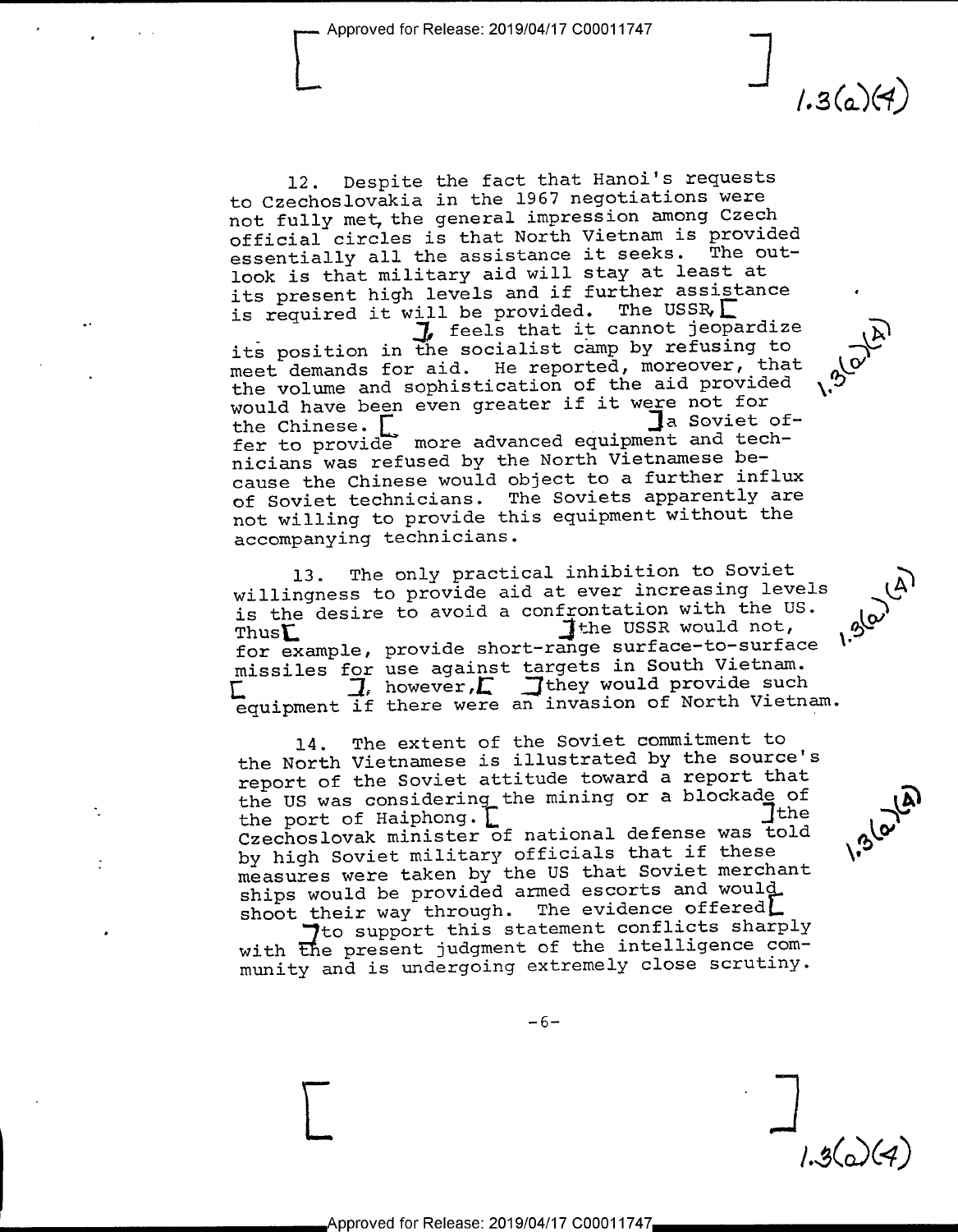\_ ا<br>.

 $1.3(a)(4)$ 

 $\mathcal{L}_{\bullet}$ 

 $1.3(a)(4)$ 

 $\overline{v}$ 

#### Aid and Influence

I

15. Despite the significant role of the USSR in providing assistance to North Vietnam there is little evidence that the USSR exerts any influence or leverage on North Vietnam's conduct of the war. The North Vietnamese themselves have emphasized repeatedly that the strategic conduct of the war has been purely Vietnamese in origin and nature.

16. This situation is confirmed by :1 The Soviets, for example, have had little success in influencing North Vietnam to negotiate <sup>a</sup> settlement of the war. Indeed, Soviet offers to increase the type and quantity of assistance have been refused. refused.<br>chadox of Communist China looms foremost in North shadow of Communist China looms foremost in North Vietnam's attitude toward foreign Communist powers. Because of Chinese objections the North Vietnamese have refused both Czechoslovak and Soviet offers of military experts and have allowed only Soviet missile experts to maintain an extended presence in North Vietnam. This latter point to the best of our knowledge is true.

17. On balance  $\begin{bmatrix} 1 & 0 & 0 \\ 0 & 0 & 0 \\ 0 & 0 & 0 \end{bmatrix}$  any power has an influence over North Vietnam s Lg)  $\begin{bmatrix} 1 & 0 \\ 0 & 0 \end{bmatrix}$  ( $\begin{bmatrix} 0 & 0 \\ 0 & 0 \end{bmatrix}$ 

 $\overline{I}$  the North Vietnamese may well have consulted With the Chinese before the Tet offensive. At any rate  $\Gamma$   $\Gamma$  reading of Soviet and Czech reactions to the Tet offensive is that the high military officials in these countries had no prior knowledge of the event and took a rather sober view of the whole affair.

 $-7-$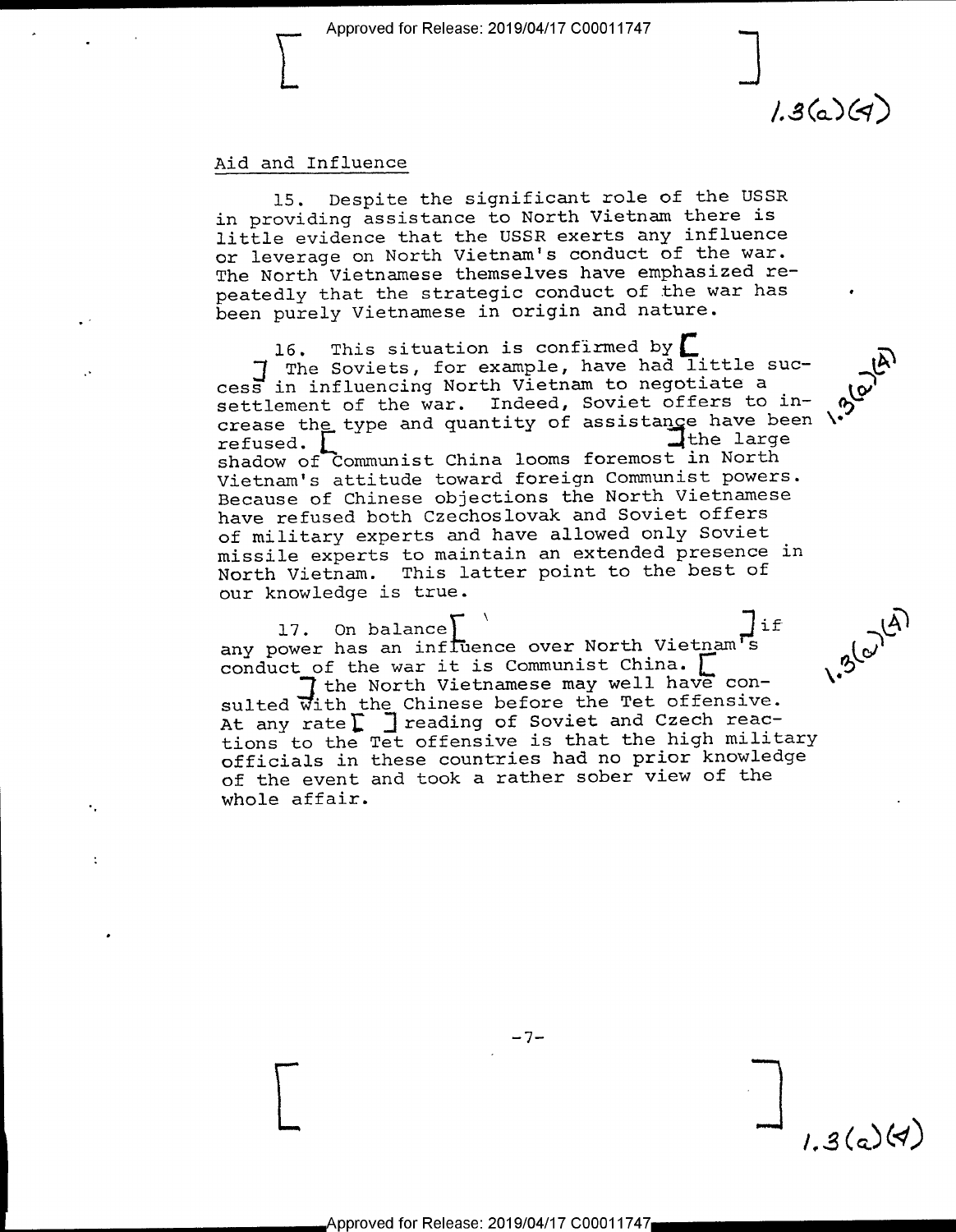

÷,

 $1.3(a)(4)$ 

### Table 1

# Soviet Military Aid Deliveries to North Vietnam  $1965 - 1967$

 $\ddot{\phantom{1}}$  ,

 $\ddot{\phantom{a}}$ 

 $\ddot{\cdot}$ 

|                                                                                                                                                                                                    |                                                                                   |                                                | 1965                                                  |                                                           | 1966                                             | 1967                                     |                                                   |
|----------------------------------------------------------------------------------------------------------------------------------------------------------------------------------------------------|-----------------------------------------------------------------------------------|------------------------------------------------|-------------------------------------------------------|-----------------------------------------------------------|--------------------------------------------------|------------------------------------------|---------------------------------------------------|
|                                                                                                                                                                                                    |                                                                                   | Quantity<br>(Units)                            | (Million<br>$US$ \$)<br>At Foreign<br>Trade Prices    | Quantity<br>(Units)                                       | (Million<br>US \$)<br>At Foreign<br>Trade Prices | Quantity<br>(Units)                      | (MiI1icn<br>$USS$ )<br>At Foreign<br>Trade Prices |
| Total Value                                                                                                                                                                                        |                                                                                   |                                                | 210                                                   |                                                           | 360                                              |                                          | <u> 525</u>                                       |
| SAM Missile systems<br>Firing Battalions<br>Replacement Missiles                                                                                                                                   |                                                                                   | 15<br>200                                      | 72<br>हेंद्र<br>6                                     | 10.<br>1,100                                              | $\frac{77}{44}$<br>33                            | 5<br>3,810                               | $\frac{136}{22}$<br>114                           |
| Aircraft<br>IL-28-light jet bomber<br>MIG-21 jet fighter<br>MIG-15/17 jet fighter<br>MI-6 Helicopter<br>MI-4 Helicopter<br>U-MIG-15 jet trainer<br>AN-24 Medium Transport<br>IL-18 Heavy Transport |                                                                                   | $\frac{57}{8}$<br>11<br>32<br>3<br>3           | $\frac{17}{3}$<br>9<br>4<br>$\mathbf{I}$<br>Negl.     | $\frac{85}{5}$<br>26<br>42<br>6<br>7<br>3<br>$\mathbf{1}$ | 45<br>21<br>6<br>12<br>ı<br>3<br>$\overline{c}$  | 15<br>15                                 | 꼬.<br>12                                          |
| Armor<br>T-54 medium tank<br>T-34 medium tank<br>PT-76 amphibious tank<br>carrier<br>carrier                                                                                                       | BTR-40 armored personnel<br>BTR-50 armored personnel<br>ZSU-57 self-propelled gun | 113<br>30<br>25<br>25<br>25<br>8               | $\frac{5}{3}$<br>$\mathbf{1}$<br>1.<br>Hegl.<br>Negl. | 15<br>5<br>10                                             | Negl.<br>Negl.<br>Negl.                          | $\frac{123}{40}$<br>10<br>40<br>3<br>30  | Negl.<br>Negl.                                    |
| SU-76 assault gun<br>Artillery<br>100-mmAAA<br>85-mm AAA<br>57-mm AAA<br>$37 - mm$ AAA<br>14.5-mm AAA                                                                                              | Field artillery (76-152-mm)                                                       | 1,430<br>100<br>315<br>485<br>250<br>230<br>50 | $\frac{38}{5}$<br>12<br>17<br>2<br>ı<br>$\mathbf{1}$  | 2,830<br>100<br>55<br>735<br>1,850<br>50<br>40            | $\frac{50}{5}$<br>2<br>25<br>17<br>Negl.<br>1    | 2,230<br>465<br>590<br>850<br>100<br>225 | 53<br>19<br>$2^{\circ}$<br>a<br>Negl.<br>5        |
| Radar                                                                                                                                                                                              |                                                                                   | $^{23}$                                        | $\overline{5}$                                        | 160                                                       | $\frac{17}{1}$                                   | $\frac{89}{1}$                           | Ž                                                 |
| Vehicles                                                                                                                                                                                           |                                                                                   | 650                                            | $\overline{3}$                                        | 400                                                       | $2$ .                                            | 850                                      |                                                   |
| Small arms and other<br>infantry weapons                                                                                                                                                           |                                                                                   |                                                | Ī                                                     |                                                           | $-3$                                             |                                          | $\overline{r}$                                    |
| Ammunition (metric tons)                                                                                                                                                                           |                                                                                   | 17,000                                         | $\overline{10}$                                       | 40,000                                                    | 164                                              | 70,000                                   | 2 <sup>2</sup> 5                                  |